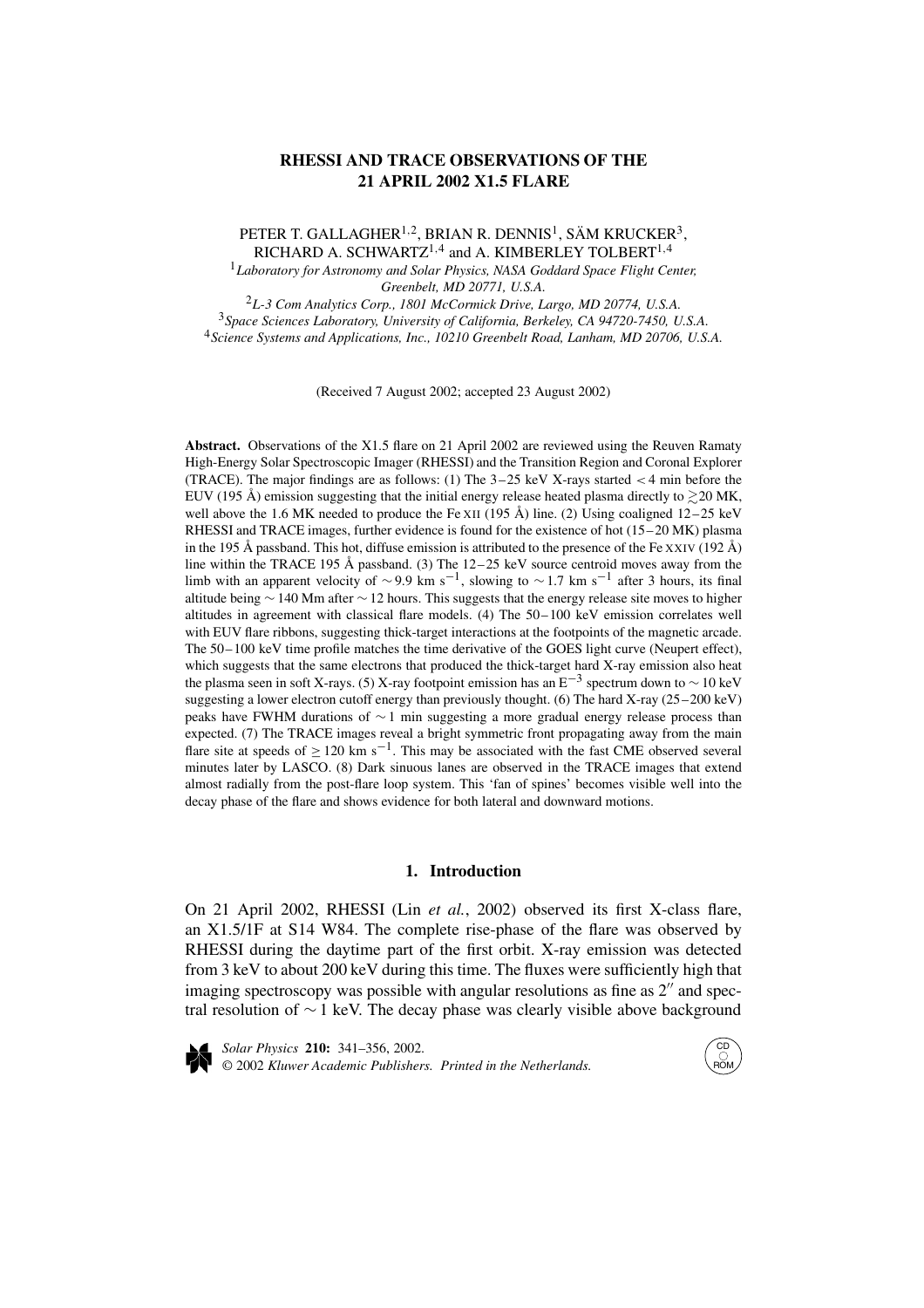to energies of  $\geq 10$  keV on subsequent orbits for the next 12 hours. This flare was also imaged by TRACE (Handy *et al.*, 1999) in its 195 Å band with  $1''$  resolution and 20 s cadence, providing information on the 1.5 MK plasma from the Fe XII line emission and on the 15–20 MK plasma from the Fe XXIV emission line in the same band. A TRACE movie of this flare with RHESSI contours overlaid is available on the accompanying CD-ROM. A companion paper discusses the detailed time history of the soft and hard X-ray emission and the extent to which they show the Neupert effect (Young *et al.*, 2002).

This flare is an example of an eruptive two-ribbon long-duration event, a type C flare in the classification scheme first proposed by Tanaka (1983) and expanded by Tsuneta *et al.* (1984) and Tanaka (1987) for grouping flares according to their combined properties. It is relatively modest in peak intensity and in the maximum X-ray energies but it warrants detailed study because of the excellent coverage by RHESSI, TRACE, and other instruments. Its near-limb location allows the loops to be seen edge on and the altitude profile of the emissions to be determined into the high corona to over 140 Mm. During the rise phase, both the footpoint and the coronal X-ray emission are imaged and independent spectra can be obtained. During the long decay, the X-ray source is followed to higher and higher altitudes through the RHESSI imaging observations. The subsequent cooling of the hot loops is revealed as they appear in the TRACE passband. A fast ( $\sim$  2500 km s<sup>-1</sup>) coronal mass ejection accompanied this event, which can be seen in the TRACE movie as a faint feature moving through the field of view with a velocity of  $\sim$  120 km s<sup>-1</sup>. This will be discussed further in a follow-on publication currently in preparation (Gallagher and Dennis, 2002).

Long-duration flares similar to the one reported here were studied in the 1980s with X-ray and UV instruments on the Solar Maximum Mission (e.g., Švestka *et al.*, 1982) and on Hinotori (Tsuneta *et al.*, 1984). However, they proved difficult to study with the Hard X-ray Telescope on *Yohkoh*, particularly in the decay phase, because of their large-scale structures and relatively soft spectra (Masuda, Kosugi, and Hudson, 2001). Also, the energy range of  $\sim$  2–15 keV was not covered, thus making it difficult to image plasma in the critical temperature range of  $~\sim$  10–20 MK.

This earlier work has resulted in an understanding of such events based on the Kopp and Pneuman (1976) model of magnetic reconnection at an X-point or neutral sheet in the corona. Particles are accelerated and plasma is heated as a result of the reconnection. The accelerated electrons stream down to the footpoints and produce hard X-ray bremsstrahlung as they are thermalized by Coulomb collisions in the higher density regions of the lower corona and chromosphere. The combination of directly heated plasma already in the loop and evaporated chromospheric material (Czaykowska *et al.*, 1999) produces hot loops below the reconnection site with temperatures that can be 20 MK or higher and densities as high as  $10^{13}$  cm<sup>-3</sup>. These loops are visible in soft X-rays. They subsequently cool and eventually become visible as post-flare loops in the lower temperature EUV lines and in H*α*. The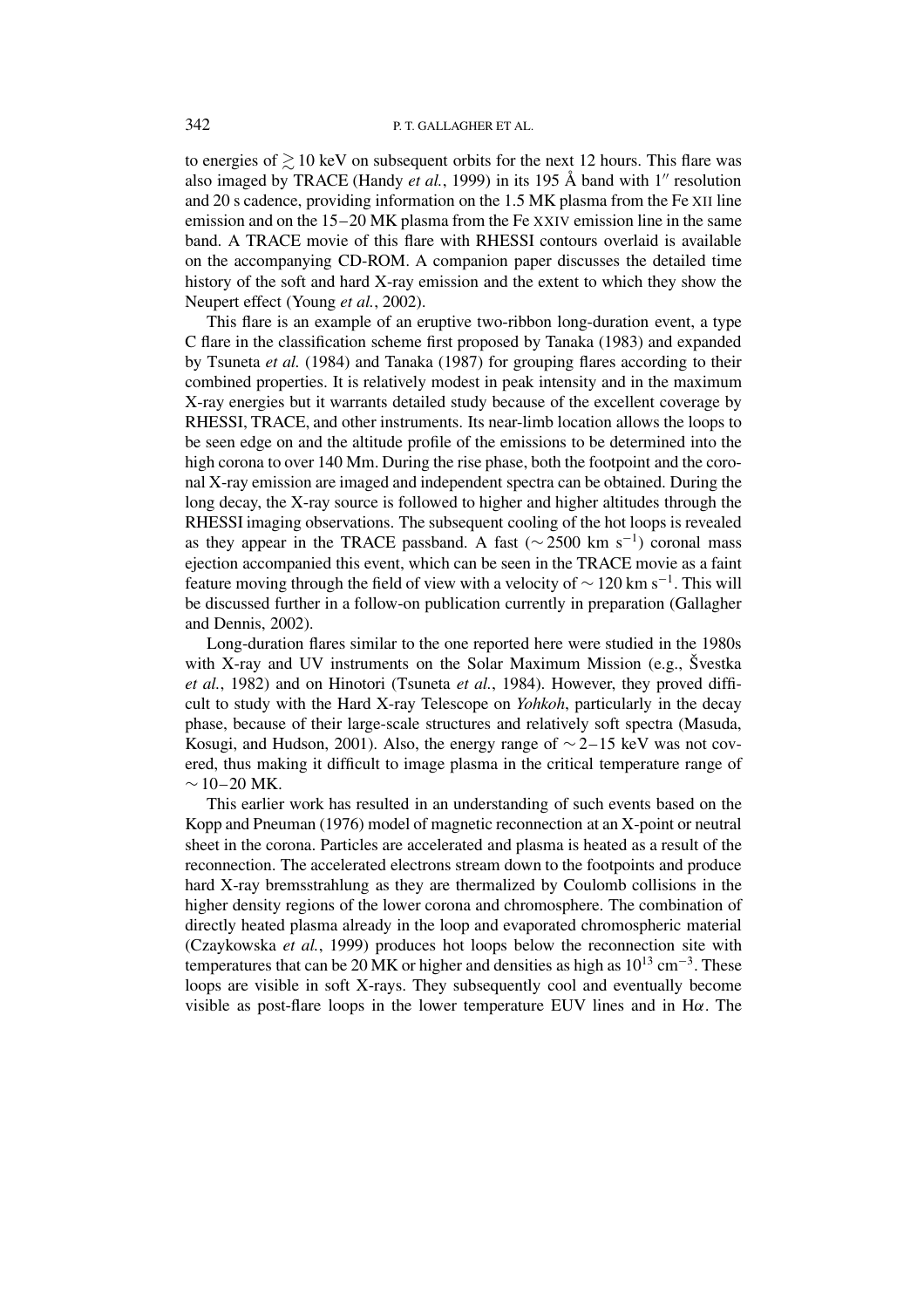reconnection site gradually moves upwards and continues to release energy, even as the total X-ray flux decreases during the decay phase of the event. This is evidenced by the appearance of higher and higher hot loops and the lower altitudes of the cooler loops. The multithermal observations reported by Švestka *et al.* (1987) show this scenario for a flare on 6 November 1980.

This paper contains the results of a preliminary analysis of the RHESSI and TRACE observations of the X1.5 flare on 21 April 2002. With the current state of our understanding of the instrument response and the capabilities of the analysis software, it is possible to obtain images at all energies where the number of counts from the flare is  $\geq 1000$ . The highest dynamic range in any one image is currently limited to ∼ 20 : 1, although image reconstruction artifacts can be present at somewhat higher levels. Currently, the shortest time resolution for obtaining an image is also limited to one spacecraft rotation period of ∼ 4 s. Spectral information is available down to  $\sim$  3 keV when all shutters are out of the field of view. However, detailed knowledge of the instrument sensitivity is still uncertain, especially at energies below 10 keV. Thus, absolute fluxes have relatively large error bars at these low energies but the images are reliable.

The following section describes the overall time-line of the flare as seen with RHESSI and TRACE. The preflare conditions and possibly related earlier flares are described. The rise phase of the flare is discussed with the appearance of hard X-ray emission and TRACE brightenings during the first RHESSI orbit. The decay phase of the flare is then discussed as it appears in hard X-rays on 7 subsequent RHESSI orbits and in the lower-temperature lines seen in the TRACE passband. In the last section, the observations are discussed in relation to possible models of energy release and particle acceleration throughout the over 12-hour duration of this event.

## **2. Observations**

### 2.1. PRE-FLARE ACTIVITY

The period 14–21 April 2002 was a time of moderate to high solar activity, due mainly to the transit across the disk of three large regions NOAA 9901, 9906 and 9907. The X1.5 event studied here occurred in NOAA 9906 on 21 April 2002 at ∼ 00:43 UT. This region was classified as a large complex *βγδ* region consisting of an asymmetric leader and follower spot with a compact area of mixed magnetic polarities in between. This can be seen clearly in Figure 1 which shows an MDI continuum image and magnetogram from the Active Region Monitor (http://www.bbso.njit.edu/arm; Gallagher, Moon, and Wang, 2002). Between 18 and 19 April, there was some decay evident in the interior of the group, which appears to have continued into 20–21 April, although this is difficult to confirm due to the region's proximity to the limb. When the flare started, the leader spot and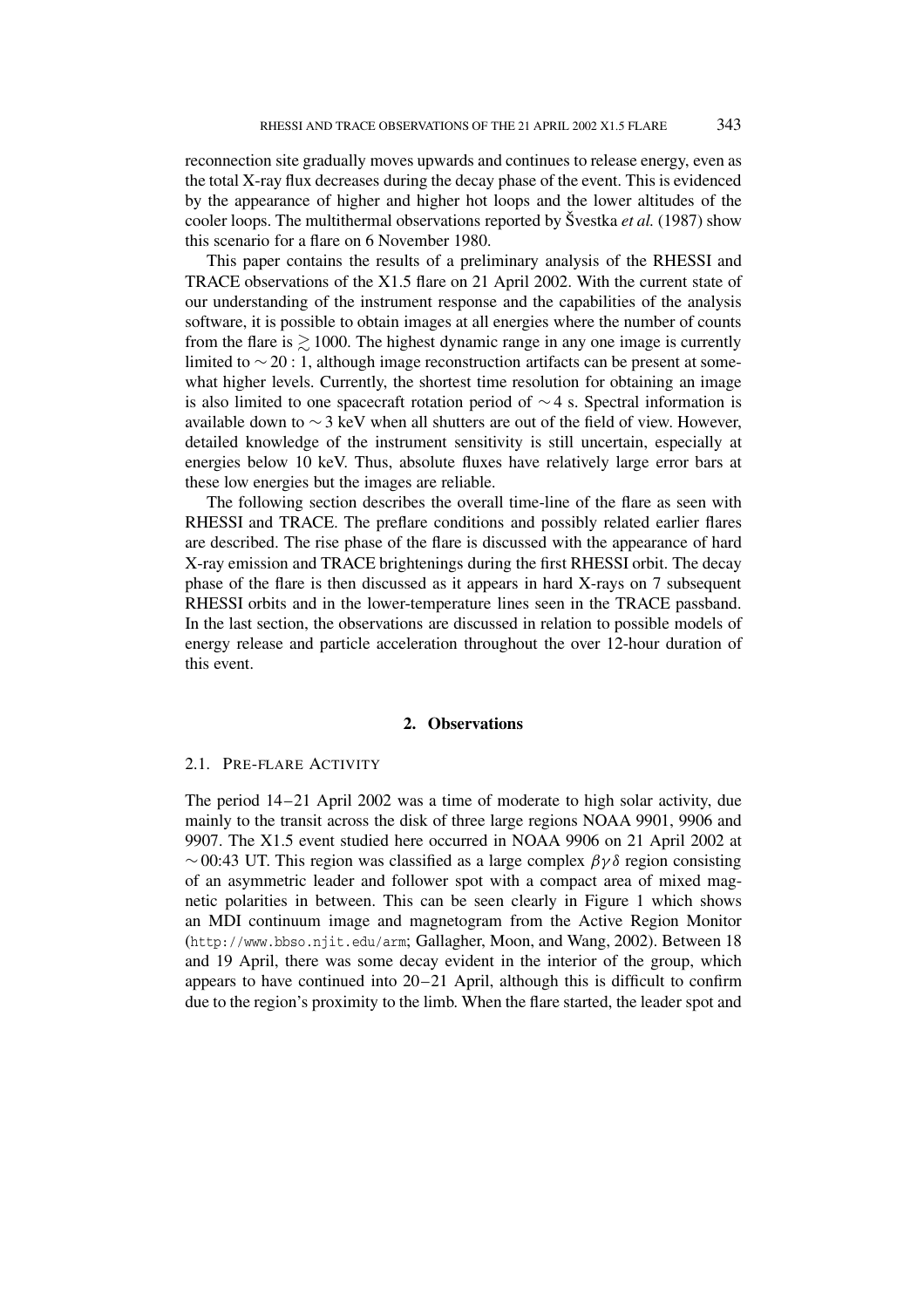

*Figure 1.* NOAA 9906 at 20:48:00 UT on 20 April 2002. The *left-hand panel* gives the MDI continuum image while the corresponding MDI magnetogram is given at *right*. A color version of this and other figures is on the accompanying CD-ROM.

almost 50% of the region's center had rotated off the solar disk possibly resulting in some of the X-ray emission being occulted.

The flare time-lines from GOES, TRACE, and RHESSI are shown in Figure 2. The initial activity seen in NOAA 9906 started as early as 23:00 UT on 20 April 2002 with an extremely impulsive soft X-ray event peaking at 23:27 UT. This was imaged with RHESSI as a compact source from the same location as the start of the X-flare over an hour later. This source is one of the few flares that does not show any extent beyond the finest RHESSI resolution of 2". The small flare in the GOES time profile starting at 00:20 UT was identified as being from the opposite limb. RHESSI observed the decay phase of this event from the night-to-day transition at 00:32 UT until a second small increase was seen from NOAA 9906 starting at 00:33 UT. This decayed away until the start of the main flare.

# 2.2. RISE PHASE

The first increase from the main flare was seen in the GOES 1–8 Å band at 00:42 UT. RHESSI saw an increase in the 3–12 keV flux starting some 2 min earlier, thus demonstrating its greater sensitivity when all shutters are out of the detector fields of view as they were at that time. The flux in this energy band rose gradually until 00:42 UT, when it became visible in the 12–25 keV band and started to rise more rapidly. The images at this time show a single source on the disc centered at heliocentric coordinates of  $(930'', -230'')$ . In the top left-hand panel of Figure 3, the contours of the RHESSI image are overlaid on the TRACE image taken at the same time to within 10 s. Note that no brightening is seen in the TRACE image at this time. In fact the first increase in the 195 Å intensity was not evident until some 3 min later, at ∼ 00:45 UT. The TRACE image with the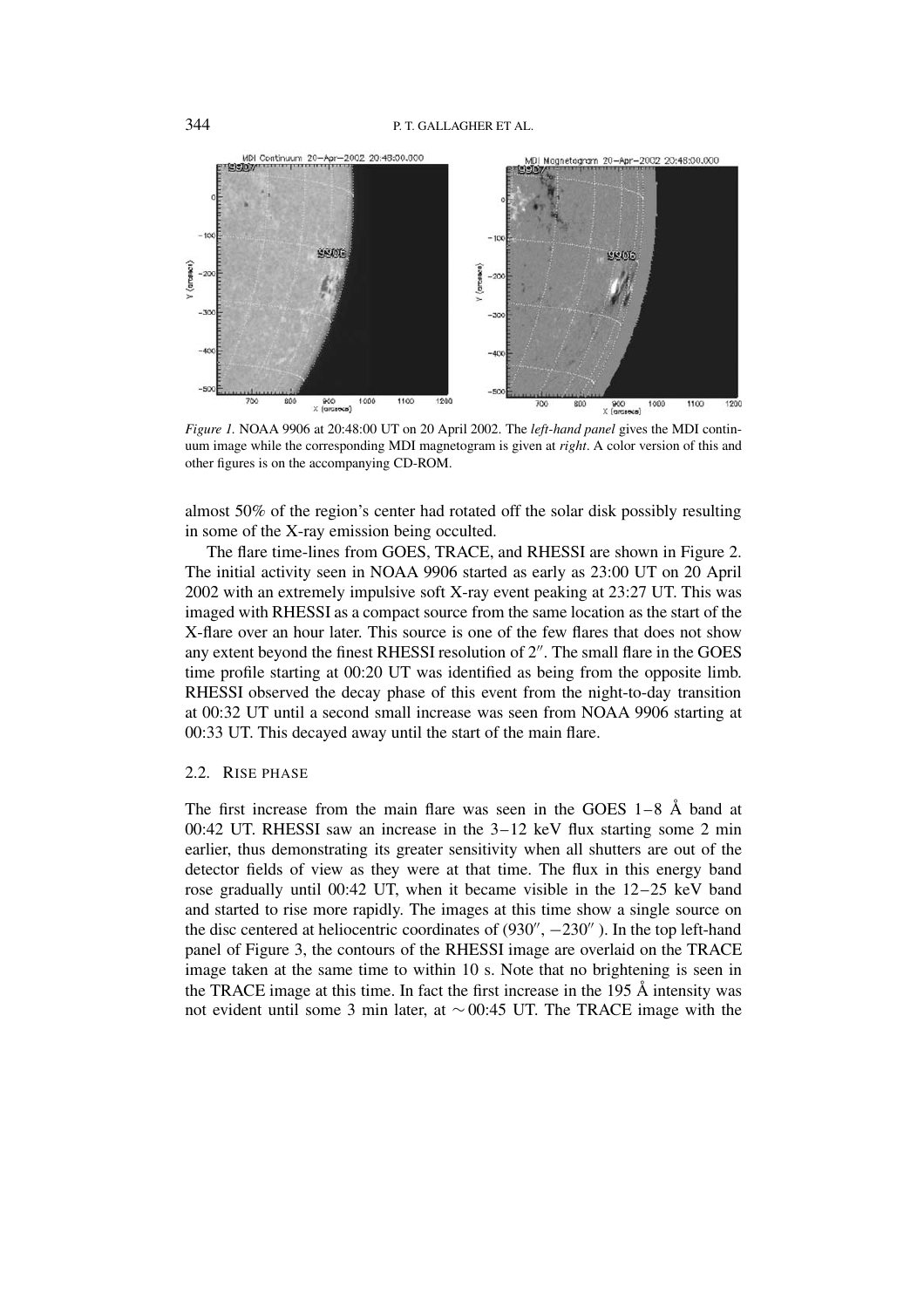

*Figure 2.* GOES 10, TRACE 195 Å and RHESSI lightcurves for 00:30–03:00 UT. The systematic spikes visible in the bottom panel are due to RHESSI shutter movements.

RHESSI contours overlaid at 00:48:54 UT is shown in the top right-hand panel of the same figure. As there is a small error in TRACE's pointing, the 195  $\AA$ passband images were cross-correlated with the EIT 195 Å image taken at the same time and then shifted by  $\sim$  2.5" in solar x and  $\sim$  4.3" in solar y before being coaligned with RHESSI. Further information on this technique can be found at http://hesperia.gsfc.nasa.gov/∼ptg/trace-align/.

Once the total count rate in each of the RHESSI detector front segments reached about 20 000 counts  $s^{-1}$ , the thin shutters moved automatically into the detector fields of view. This effect can be seen clearly in the bottom panel of Figure 2. The shutters are thin discs of aluminum that absorb the lower energy X-rays and reduce the total detector count rate by a large factor. They are put in place when the counting rate becomes so high that pulse pile-up takes place causing significant spectral distortion. The effect of putting the thin shutters into the field of view can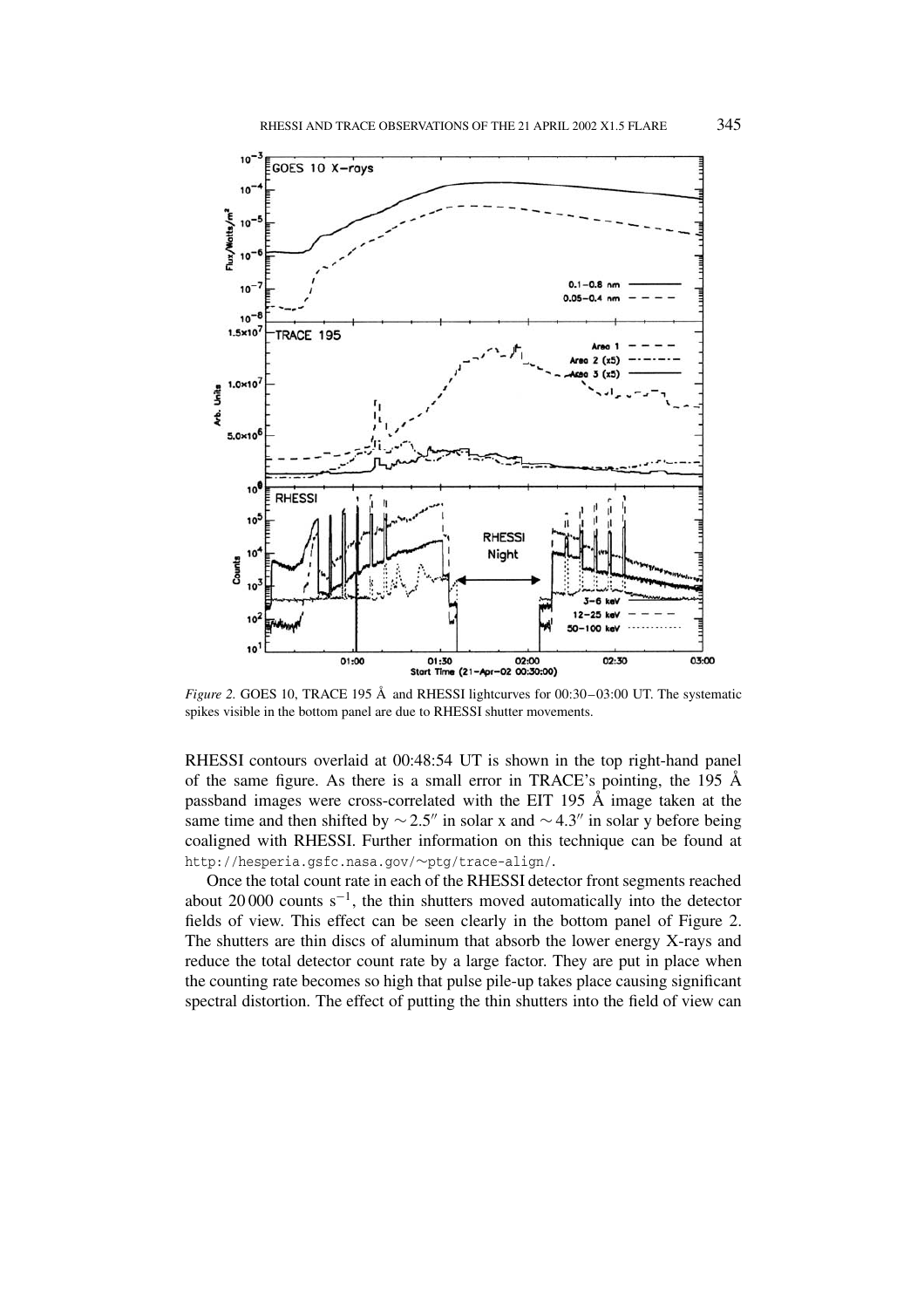

*Figure 3.* TRACE 195 Å and RHESSI 12–25 and 50–100 keV images for four distinctive times during the flare. The RHESSI contour levels are at 25, 50, and 75% of the peak flux for each energy band.

be seen at 00:48 UT, when the counting rate is reduced by a large factor at the lower energies. Unfortunately, the on-board algorithm that controlled the shutter movement used the now lower counting rate and determined that the shutters could be removed. Thus, after a built-in delay of 5 min the shutters were moved out. But, of course, the rate was now too high again and, after another built-in 1-min delay, the shutters were moved back in. This cycle was repeated 5 times, the maximum number allowed by the algorithm, and then finally at 01:12 UT, the shutters were put in place for the remainder of the orbit. Near the end of the daytime part of the orbit, at 01:31 UT, the total counting rate had again risen to exceed the threshold for putting the thick shutters in place, and they were automatically moved into the fields of view at that time. The same cycling of the thin shutters occurred on the next two orbits but on subsequent orbits the counting rates were sufficiently low that all shutters were removed allowing for the most sensitive observations down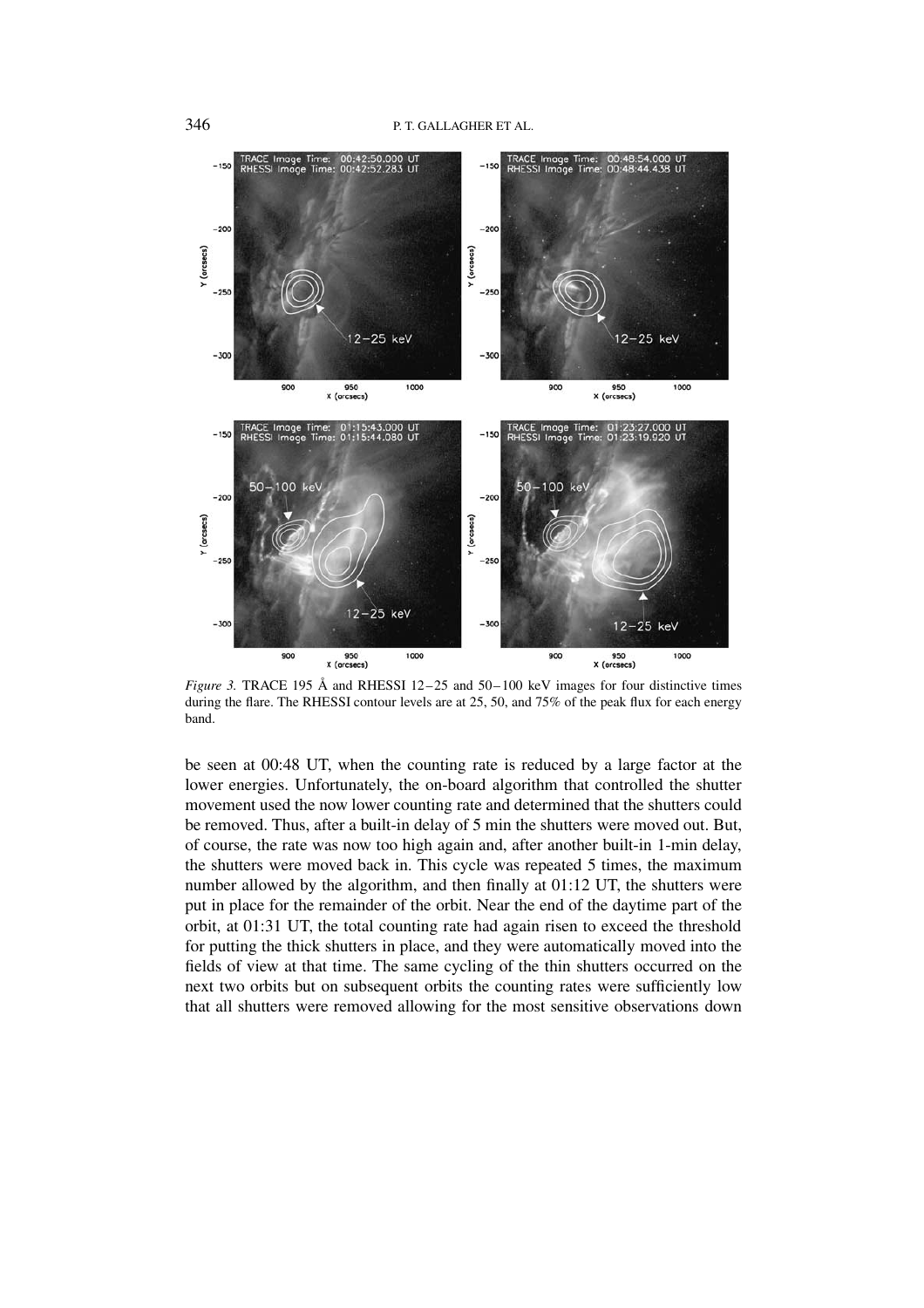

*Figure 4.* TRACE 195 Å image at 01:15:23 UT showing the four areas from which lightcurves were extracted. The hot, diffuse emission attributed to Fe XXIV (192 Å) is clearly visible in Area 4.

to as low as 3 keV. This sequence of shutter movements explains the large steps and peaks in the time profiles at different energies. Since the thicknesses of the shutters are accurately known from optical and X-ray measurements made before launch, the incident photon flux can still be accurately determined at all times during the event except for the times lasting for  $\lesssim$  1 s when the shutters are actually moving or when pile-up becomes an issue.

The two bottom panels of Figure 3 show the RHESSI contours in the 12–25 and 50–100 keV energy bands overlaid on the TRACE images taken at the same time within 10 s. The 12–25 keV emission now extends to higher coronal altitudes and appears to show a loop-like feature connecting the initial energy release site to a point just over the limb. In the TRACE 195  $\AA$  images, this hot X-ray feature is found to be coincident with a broad area of diffuse emission which first becomes visible at  $\sim$  01:02 UT in the TRACE 195 Å images. This diffuse coronal brightening is believed to be from 15–20 MK plasma emitted by the Fe XXIV (192 Å) line which lies within the 195 Å band and can be seen quite clearly in Figure 4, Area 4. A similar high-temperature region was also noted by Warren and Reeves (2001) in the TRACE 195 Å passband, also near the top of a flare arcade. In this case, they derived electron temperatures of  $\lesssim$  20 MK using the TRACE 195 Å/171 Å ratio for an X1.8 flare on 24 March 2000. In the bottom right-hand panel of Figure 3 at 01:23 UT, the 12–25 keV flux is now from a considerably higher altitude in the corona than seen earlier and is well above the diffuse Fe XXIV source.

The 50–100 keV emission, on the other hand, is emitted exclusively from low-altitude regions, presumably at the footpoints of the main flare arcade. When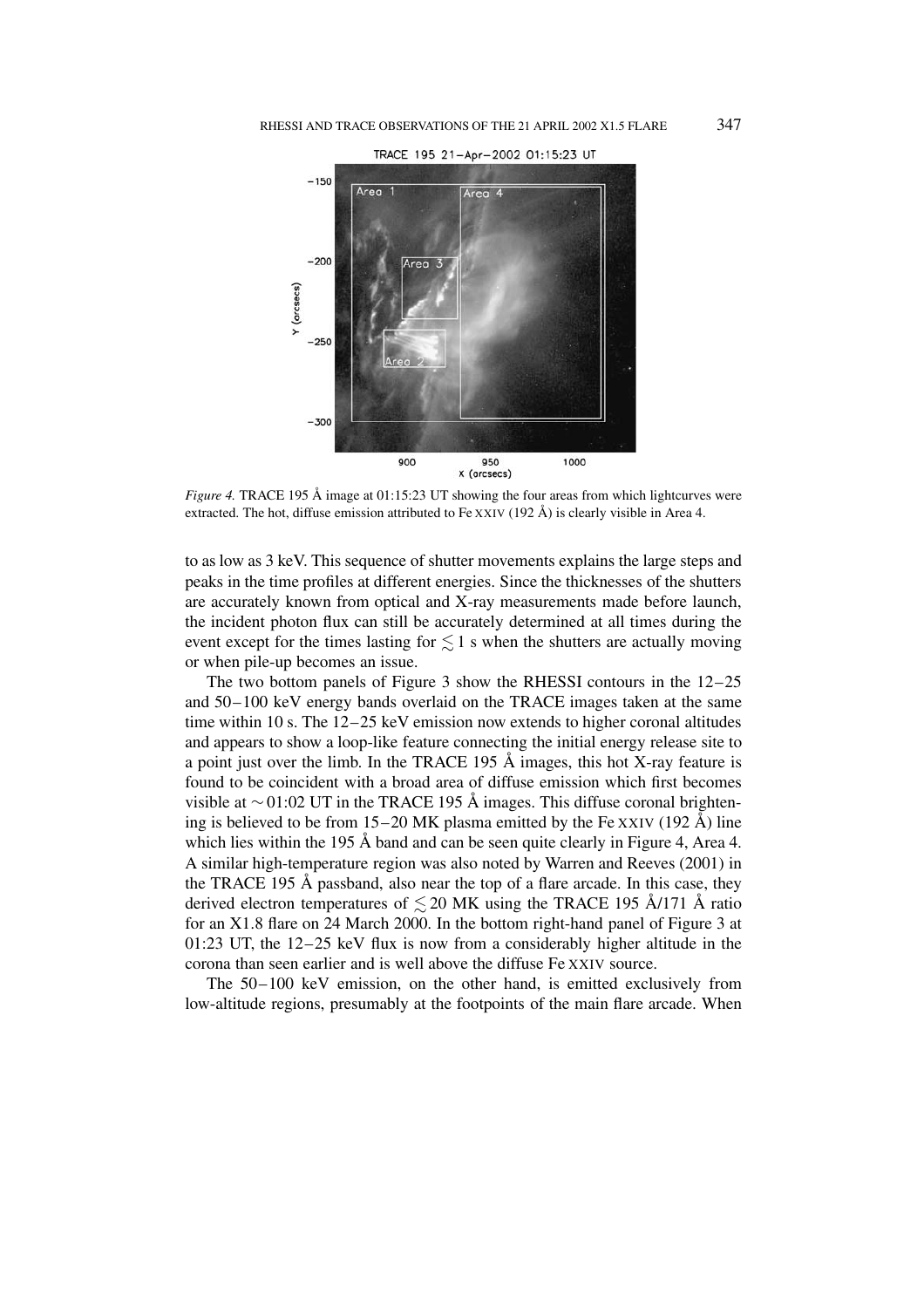

*Figure 5.* RHESSI images obtained in the 27 indicated energy bands using the CLEAN algorithm with collimators 3–9 for a period of 25 s (6 rotations) at the time of the peak in the hard X-ray emission near 01:15 UT. (See a color version on the CD-ROM.)

coaligned with TRACE 195 Å images, this harder emission correlates both spatially and temporally with bright EUV flare ribbons. This is consistent with models in which flare-accelerated electrons stream down magnetic field lines and lose their energy in the higher densities of the chromosphere. This then results in heating of the chromospheric plasma to coronal temperatures and the formation of bright flare ribbons, visible in numerous lines, including H*α* (Qiu *et al.*, 2001). In the images on the bottom panels of Figure 3, the hard X-ray emission can be seen overlying the EUV flare ribbons, which are presumably heated by the same flare electrons.

Various peaks in the hard X-ray emission were seen up to the 100–300 keV energy band, most notably at 01:15 UT and again at 01:23 UT. The time profile for the complete rising phase of the flare was characterized, however, by gradual variations; the most impulsive emission, even at the highest energies, had timescales not much shorter than 1 min. We have looked in detail at the first of these peaks. The RHESSI images in Figure 5 for this peak show that the X-ray source can be located with  $\lesssim 5''$  accuracy in all energy bands from 6–173 keV. At the higher energies above  $\sim$  50 keV, the source is unresolved at the 7" resolution of these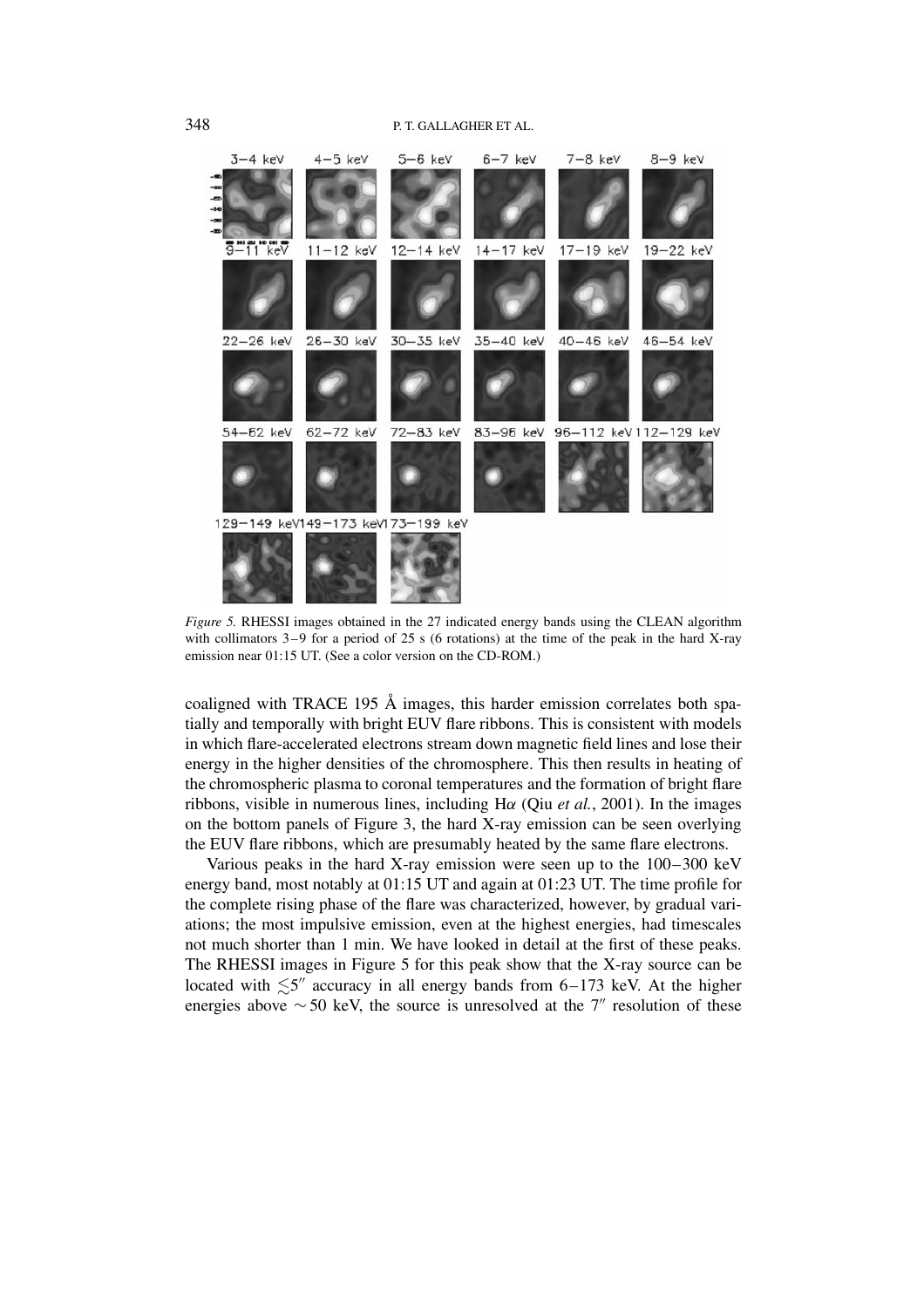



*Figure 6.* Spectra of the two bright sources seen in the images of Figure 5. *Top left*: the source on the solar disk with an E−3*.*<sup>2</sup> power-law fit between 30 and 100 keV. *Top right*: the coronal source with an E−<sup>7</sup> power-law fit from 8–30 keV. *Bottom*: the spectrum from the indicated region well away from either of the two bright sources. (A color version on the CD-ROM.)

images. It is located on the solar disk coincident with the EUV ribbons seen in the TRACE images, presumably at the foot points of the arcade of magnetic loops. At lower energies, below about 14 keV, the source is at a different location above the limb. Both sources are evident in the transition that takes place in the images between  $\sim$  14 and  $\sim$  46 keV.

The spectra of these two different sources in this same time interval are shown in Figure 6. The spectrum of the source on the disk is shown in the top left of Figure 6. Between 30 and 100 keV, a power-law function with an index of −3.2 provides a good fit to the data points. The spectrum of the coronal source is shown to the right. It can be fitted with an  $E^{-7}$  power law between 8 and 30 keV. Note that the spectrum of the disk source steepens to about this same  $E^{-7}$  form below about 15 keV whereas the spectrum of the coronal source flattens to about an  $E^{-3}$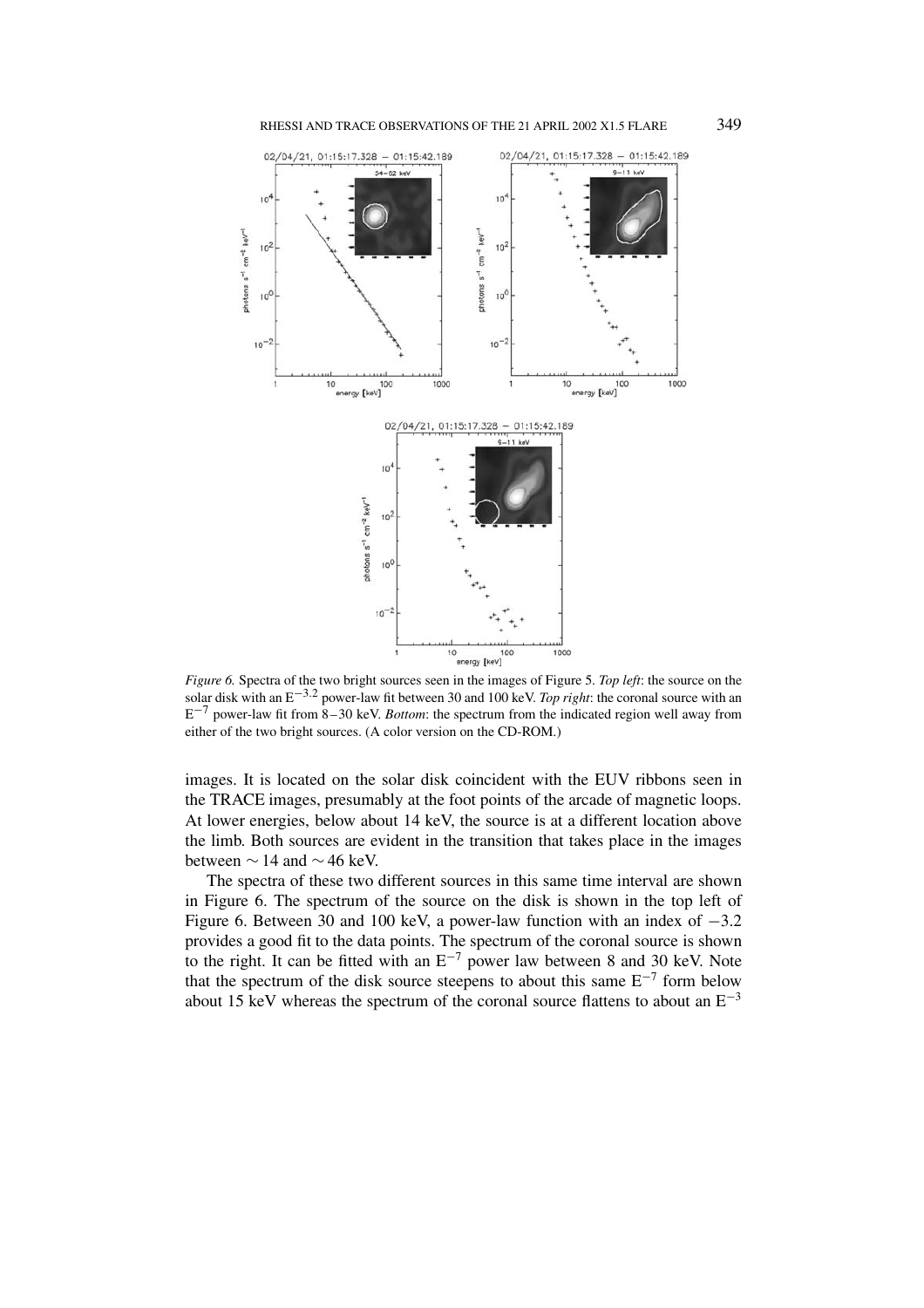

*Figure 7.* Rising post-flare loop system seen in TRACE 195 Å from 01:42 UT to 02:52 UT.

form above about 50 keV. This effect seems to be caused by contamination of the spectrum of one bright source by a background from the other bright source. That such a background is present in the images can be seen from the spectrum shown in the lower panel of Figure 6. This is from the indicated region that appears free from either of the two bright sources and yet it has a similar steep spectrum at lower energies that becomes flatter at higher energies.

We conclude from these spectra that it is not possible to determine, at this stage in the evolution of the data analysis procedures, if the coronal source is a thermal exponential or a nonthermal power law. It is not yet clear exactly what background must be subtracted from the spectrum determined from the location of the coronal source at the higher energies. Detailed modeling is probably the only way that this question can be answered.

It seems clear, however, that the footpoint source spectrum extends down to as low as 10 keV with the same E−3*.*<sup>2</sup> spectrum as seen to energies at least as high as 100 keV. If this is correct, then it would indicate that the spectrum of the precipitating electrons must extend down to at least this energy without a turnover. This is a factor of at least two lower in energy than that often assumed for the cutoff in the electron spectrum, thus leading to a factor of 5 greater energy in electrons than would have been calculated with the higher cutoff energy.

The softer X-ray emission continued to rise monotonically for the remainder of the daytime part of the RHESSI orbit that ended at 00:01:37 UT. The GOES light curves show that the peak was reached at 01:50 UT. Thus, the rise phase of the flare lasted for 70 min. The temperature at this time derived from the ratio of the fluxes in the two GOES channels was 17 MK and the emission measure was  $2 \times 10^{50}$  cm<sup>-3</sup>.

# 2.3. DECAY PHASE

The decay phase of the flare lasted for a further 14 h or at least until 16:00 UT. There is a notable lack of smaller events during this period compared with the earlier and later average rates of such events. Only two or three small events are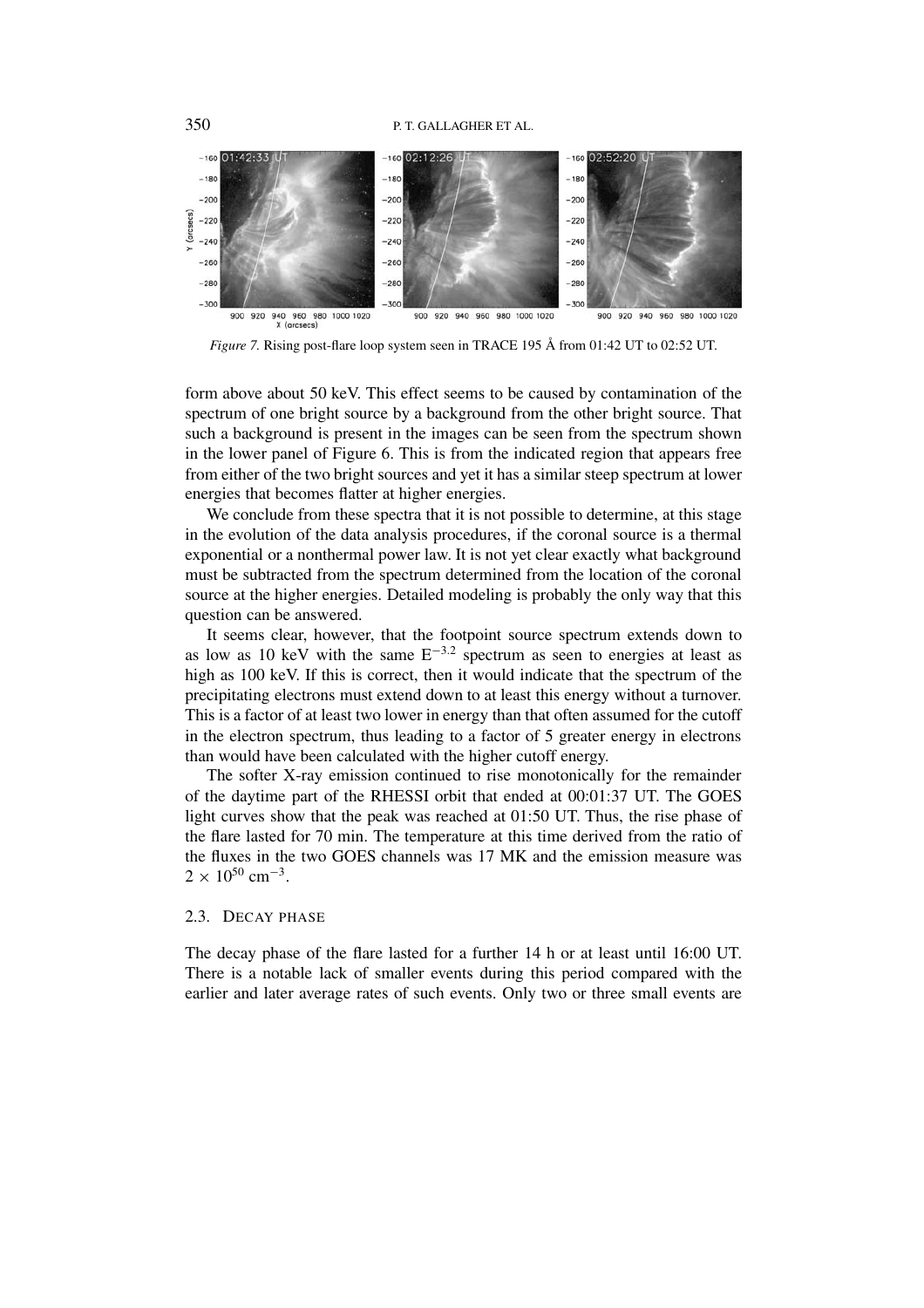

*Figure 8.* Apparent altitude above the solar limb as a function of time for several features seen in RHESSI and TRACE images. The RHESSI 3–6, 6–12, and 12–25 keV source centroids are indicated by *diamonds*, *squares*, and *triangles*, respectively.

seen in the GOES plot above the decaying flux from the main event, suggesting that additional activity was suppressed during this 16-hour interval.

RHESSI observations are available up until almost 13:00 UT after which the data are missing. The thin shutters were in the detector fields of view for the first two orbits of the decay (apart from five 1-min intervals when they were moved out as discussed above). On the five subsequent orbits, all the shutters were out of the field of view and the flare emission is seen above background below 10 keV for the whole time.

Of particular interest during the decay phase is the rise of the sources of emission, both in X-rays as seen with RHESSI and in the EUV as seen with TRACE. Figure 7 shows the rising post-flare loop system as seen by TRACE at approximately 1, 1.5, and 2 h after the flare begins. We have made images with RHESSI throughout the decay phase in the  $3-6$ ,  $6-12$ , and  $12-25$  keV energy bands. For each image, we have determined the location of the centroid of the emission inside the contour level at 50% of the peak value in each image. Since the source is about 20" in extent during this whole period with no evidence of any finer structure, we have used only the detectors behind collimators 6–9 to make the images. We used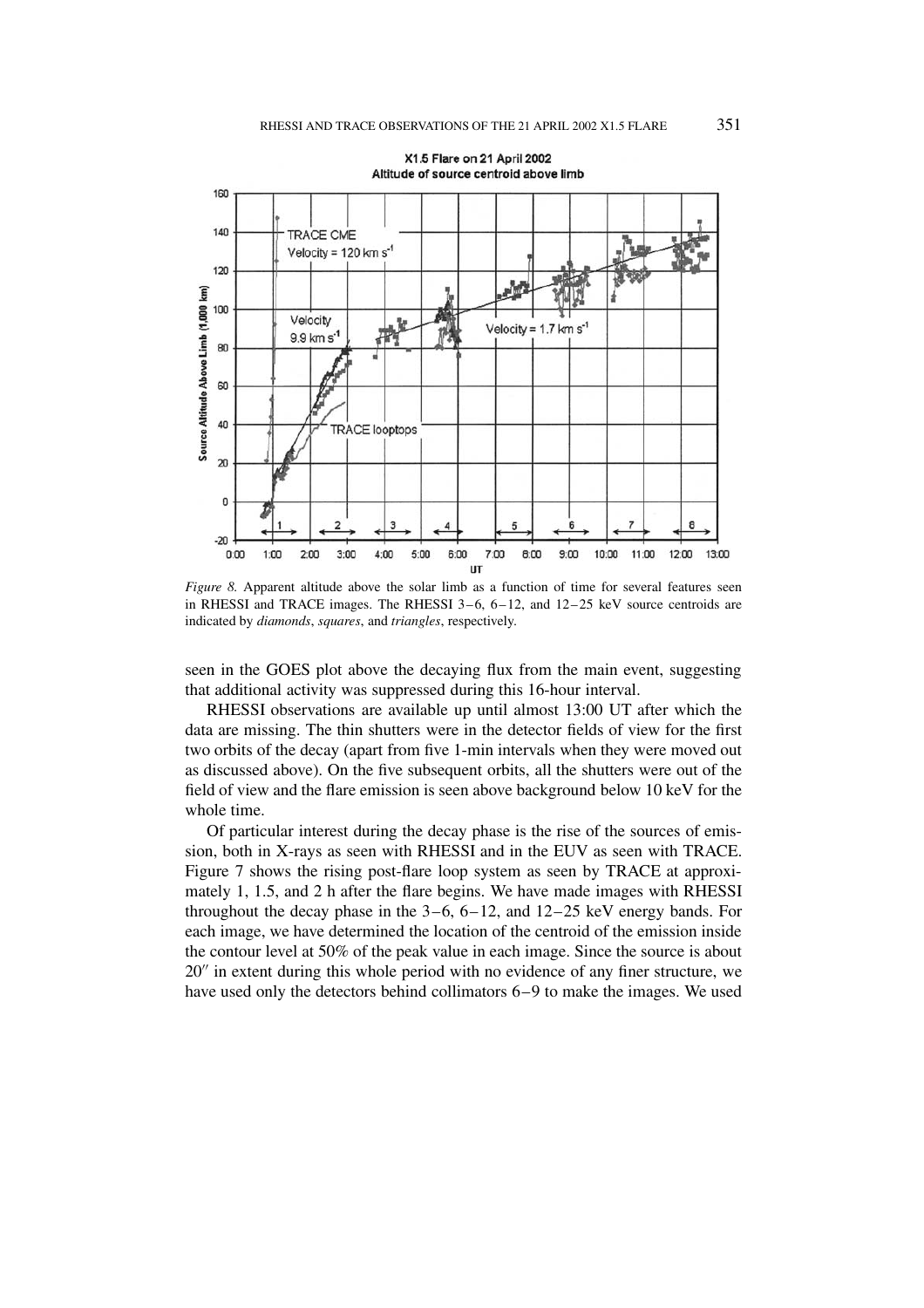the back-projection image reconstruction technique for speed since we were not concerned with the side lobes that were always below the 50% level.

Figure 8 shows the computed height of the centroid above the limb in the plane of the sky. A similar analysis has been done for the TRACE images for both the post-flare loops and a faint CME-like feature observed propagating away from the main flare site. The resultant altitudes above the limb are plotted on the same figure for comparison with the X-ray information. Detailed analysis of the X-ray centroid locations and their movements with time shows immediately that they all rise to higher and higher altitudes above the limb, reaching over 140 000 km. The Xray centroids rise initially at a rate of about 10 km s<sup>-1</sup> until about 03:00 UT and then slow down to about 1.7 km s<sup> $-1$ </sup> for the rest of the time. Note that the lowerenergy X-ray centroids are consistently at a lower altitude than the higher-energy centroids. The centroids of the 12–25 keV X-rays are about 10 000 km lower than the  $6-12$  keV centroids during the second orbit from 02:00 to 03:00 UT. The  $3-$ 6 keV centroids are about 10 000 km below the 6–12 keV centroids after 05:15 UT. Similar motions of the TRACE features are also seen in the figure. The post-flare loop tops rise rapidly between approximately 01:00 and 03:00 UT although at a slightly slower rate than the X-ray features seen in RHESSI. The Fe XII loop-tops are always well below the centroids of the X-ray emission. This pattern of higher loops being hotter than the loops below them is consistent with the flare scenario described above.

Also plotted in Figure 8 are heights as a function of time of a faint feature ejected from the main flare site at the flare onset time. Due to the morphology, timing and direction of this fast-moving feature, it is almost certainly associated with a fast CME observed to have velocities of  $\sim$  2500 km s<sup>-1</sup>. In TRACE the measured velocity was  $\sim$  120 km s<sup>-1</sup> (Gallagher and Dennis, 2002).

At any given time, the energy release site is at or above the highest sources that are observed. This site is rising continuously and the released energy results in higher and higher loops becoming filled with hot plasma. The newly heated loops appear first in X-rays. The lower energy X-ray source and the TRACE features are loops that have cooled to temperatures at which these band passes are sensitive. An estimate can be made of the loop cooling times from the altitudes and times at which they are seen in the different temperature regimes.

# **3. Summary and Conclusions**

It is clear that RHESSI's imaging and spectroscopic capabilities are already providing new insights into high-energy processes in solar flares, such as particle acceleration, propagation, and precipitation. In combination with observations from ground- and space-based observatories such as SOHO and TRACE, it is now possible to gain an unprecedented understanding of flaring plasmas from the corona, through the transition region, to the chromosphere. In this paper, soft and hard X-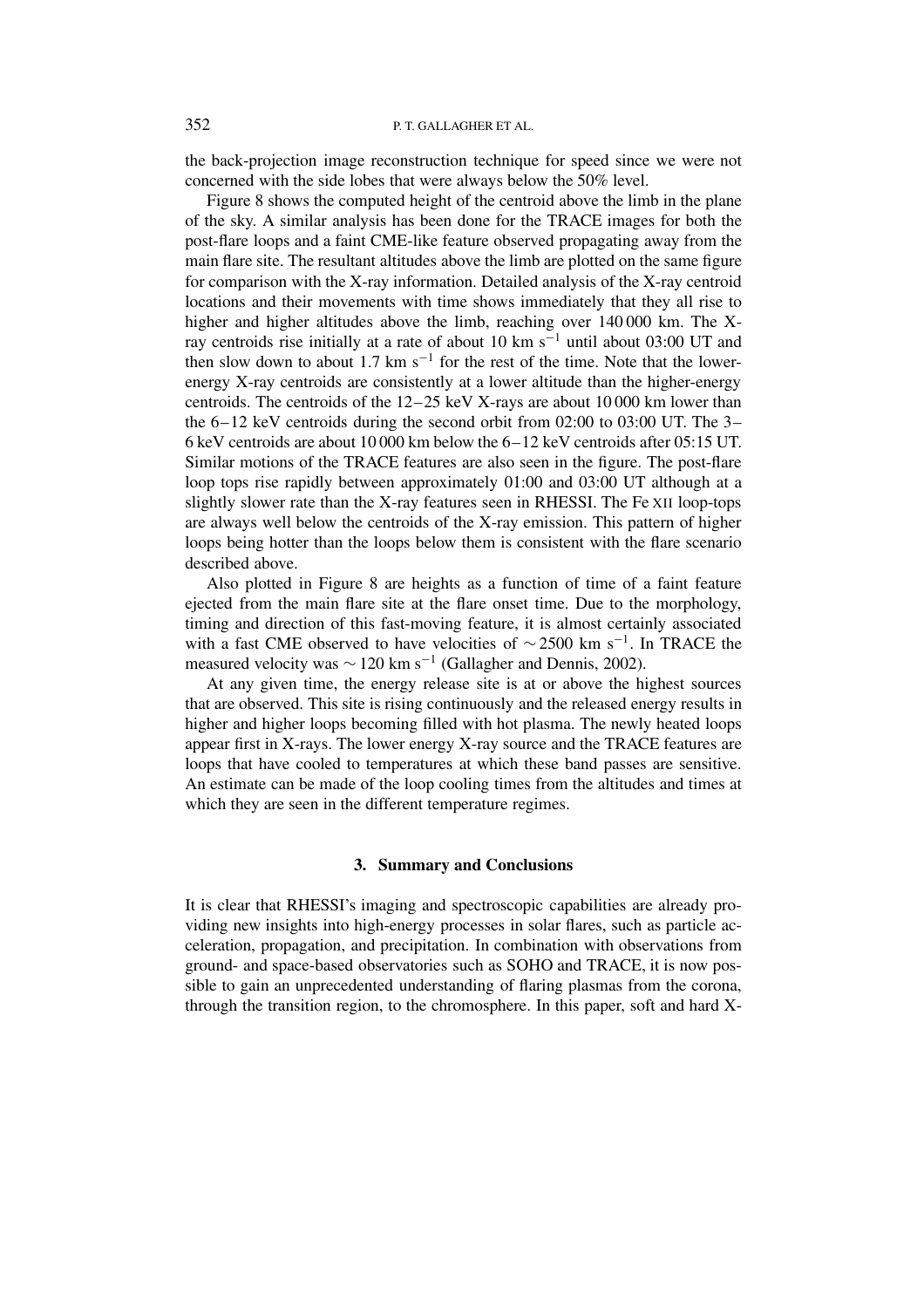ray images and spectra from RHESSI together with EUV images from TRACE were used to study the X1.5 of 21 April 2002. The major findings are as follows:

(1) The 3–25 keV X-rays started  $<$  4 min before the EUV (195 Å) emission at the same location. This suggests that the initial energy release heated plasma directly to  $\sim$  20 MK, well above the 1.5 MK needed to produce the Fe XII emission line at 195 Å. Presumably it took several minutes for a sufficient amount of plasma to cool down to be visible in Fe XII. The Fe XXIV resonance line at 192 Å from 15 MK plasma must have been too weak to be detectable with TRACE in the 195 Å band although it is not clear what line produced the first detectable EUV emission.

(2) Some parts of the flare may have been occulted by the solar limb. There is some evidence for this in EUV brightenings at and above the limb earlier than, and at a different location to that of the initial X-ray brightening. Also, the appearance of the high-altitude Fe XXIV and 12–25 keV X-ray emissions later in the flare suggests a large loop-like structure extending beyond the limb. It is not clear what effects the over-the-limb parts of the flare could have had on the appearance of the flare as seen with RHESSI and TRACE, although the indications are that they were probably not major. Based on the earlier longitudinal extent ( $\sim$  200") of this active region (NOAA 9906) when it was all visible on the disk 1 day earlier, it is unlikely that any part of the flare was more than about  $50''$  over the limb.

(3) The 3–25 keV X-rays came from higher and higher altitudes as the flare progressed. The 12–25 keV source centroid moved away from the limb at an apparent velocity of 9.9 km s<sup> $-1$ </sup> from 01:00 to 03:00 UT. The velocity decreased at about this time to 1.7 km s<sup>-1</sup> and continued at this rate until at least 13:00 UT, when the source of 6–12 keV X-rays was at  $\sim$  140 000 km above the limb. This suggests that the energy release site moved to higher altitudes also.

(4) During the rise and early decay phase of the flare, the 12–25 keV source was at the same or greater altitude above the limb as the source of the Fe XXIV emission, and both were well above the tops of the Fe XII loops. By 03:00 UT, the 12–25 keV source was at 80 000 km above the limb while the Fe XII source was at 50 000 km. Later in the decay phase, the 3–6 keV source was consistently about 10 000 km lower than the 6–12 keV source. All of these observations are consistent with the generally held picture of a rising energy release site that heats the magnetic structures below it. These then cool and become visible at the lower temperatures. It is not clear if there is any relation between the velocity of the energy release site and the velocity of the associated CME or why the velocity changed quite abruptly at about 03:00 UT from 10 to 1.7 km s<sup>-1</sup>. Also, why should the energy release on the decay be so smooth compared to the relatively impulsive release on the rise?

(5) The  $\geq$  25 keV X-ray emission later in the flare came from the location of the ribbons seen in the TRACE images suggesting electron beams and thick-target interactions at the footpoints of the magnetic arcade of loops. The 50–100 keV time profile matches the time derivative of the GOES light curve (Neupert effect; see Young *et al.*, 2002). This suggests that the same electrons that produced the thicktarget hard X-ray emission also heat the plasma that is seen in the GOES soft X-ray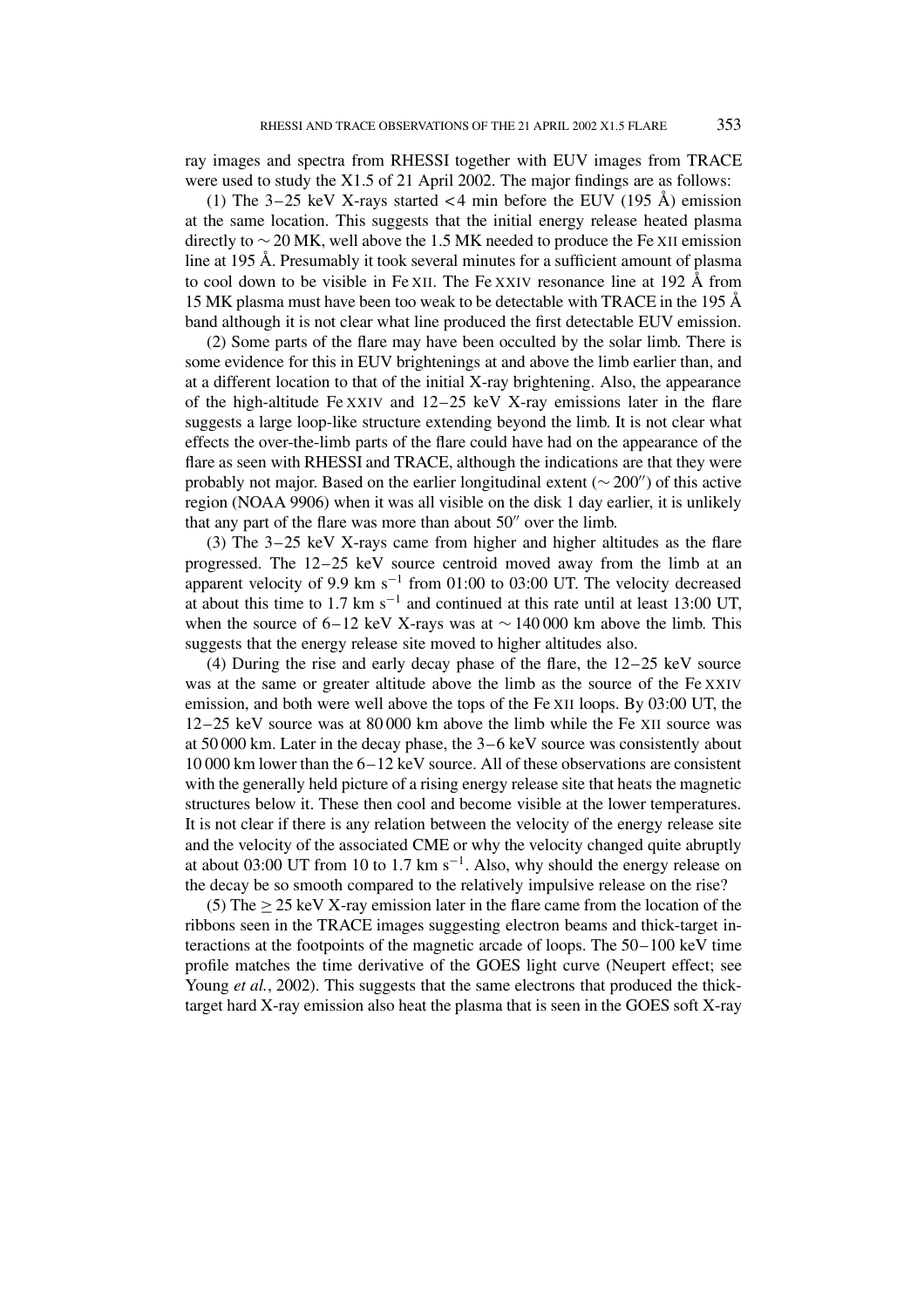emission. The peak temperature derived from the GOES 2-channel measurements is 17 MK and a peak emission measure of  $2 \times 10^{50}$  cm<sup>-3</sup>.

(6) X-ray footpoint emission has an E<sup>-3.2</sup> spectrum all the way down to  $\sim$  10 keV suggesting a lower electron cutoff energy than previously thought. This results in a factor of  $(20/10)^{2.2} \approx 5$  greater energy in the electrons than if a 20 keV cutoff were assumed as has generally been used in the past. However, this increase in total energy in electrons is offset by the steep spectrum  $(E^{-7})$  of the emission from high in the corona that would dominate the spatially integrated spectrum below 25 keV. It should be possible to estimate the total time-integrated energy in the electrons that produced this emission assuming a 10 keV cutoff energy.

(7) There was no impulsive X-ray emission with time constants of much less than 1 min. The main hard X-ray (25–200 keV) peaks have FWHM durations of  $\sim$  1 min. This suggests a more gradual energy release process, possibly reflecting weaker than usual magnetic fields and the increasing altitude of the energy release site.

(8) The TRACE images reveal a 'feature' propagating outward into the corona at a speed of  $\geq 120$  km s<sup>-1</sup> following the initial brightening. The time and place of origin of this feature is not clear, nor is its physical interpretation. This may be connected to the coronal mass ejection seen with LASCO following the flare with a very high velocity of 2500 km s<sup> $-1$ </sup>. Extrapolating the LASCO height-time profile to the solar surface reveals a start time of 01:13 UT, some 30 min after the start of the X-ray event. From the TRACE height-time profile, it is clear that height  $\sim$ time<sup> $\alpha$ </sup>, where  $\alpha > 1$ . This therefore places the CME launch time closer to the flare peak (Gallagher and Dennis, 2002).

(9) Dark sinuous lanes that seem to be propagating downwards from the high corona appear in the TRACE images after the peak of the soft X-ray event. These features are similar to those observed previously in *Yohkoh*/SXT images, which McKenzie and Hudson (1999) attributed to downward propagating voids created by evacuated flux tubes. Švestka *et al.* (1998), on the other hand, speculate that this 'fan of spines' represents a set of mini-streamers or extensions similar to polar plumes. Our preliminary analysis indicate that theses features are most likely due to the presence of downward propagating voids or cool material. An interesting possibility is that these alternating dark and bright spines are generated by an MHD Kelvin–Helmholtz type shear instability similar to that described by Andries, Tirry, and Goossens (2000) and Andries and Goossens (2001) for plumes.

### **4. Future Work**

This paper has provided an overview of the new RHESSI and TRACE observations of the X1.5 flare on 21 April 2002. Many conclusions are obvious from the preliminary analysis of these two data sets that we have been able to do so far. Thus, we feel it is useful to publish these early results. Clearly, further work can be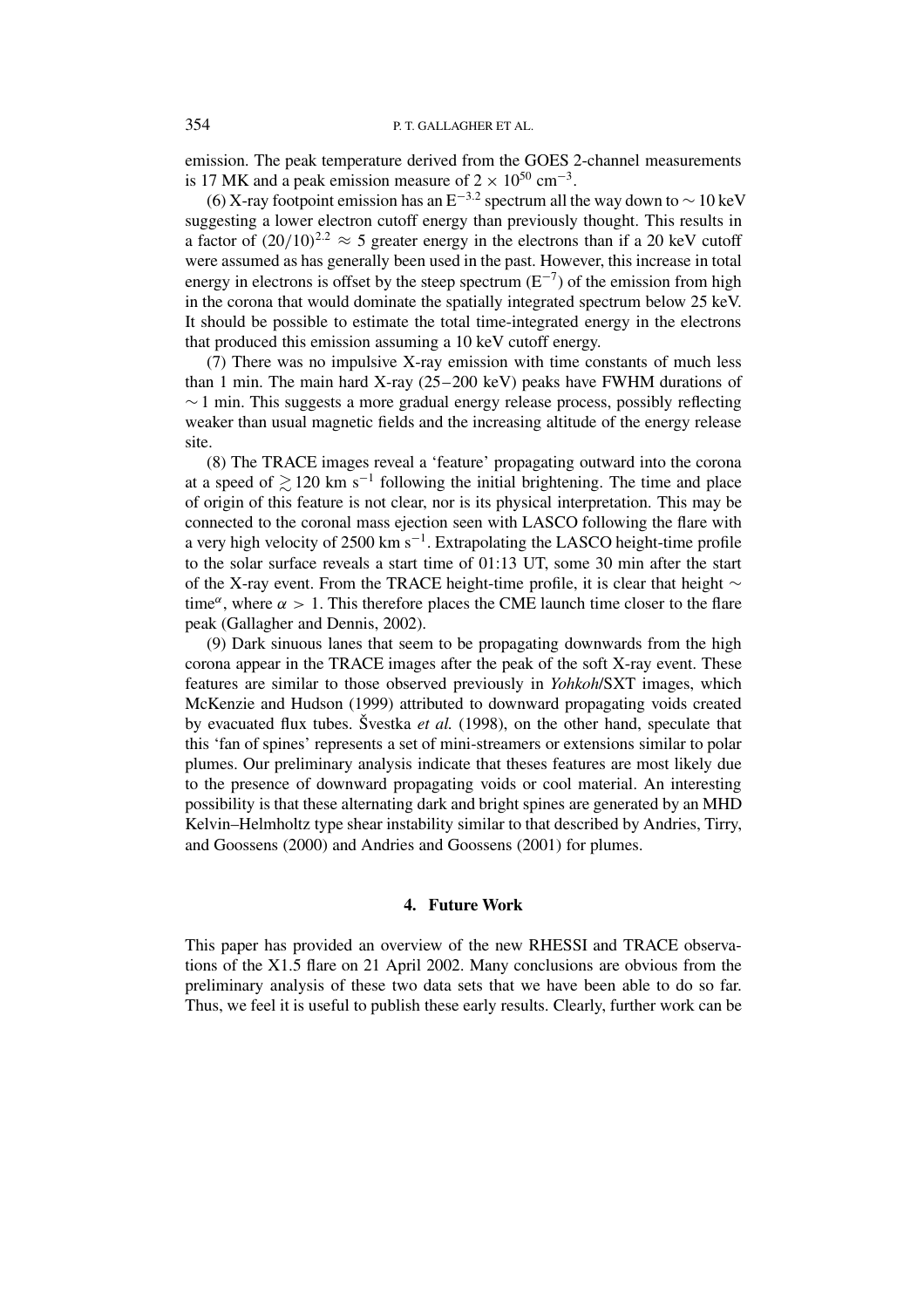done once more refined analysis procedures are perfected and the RHESSI instrument responses are more accurately and reliably understood. In particular, further analysis of the rise phase offers new insights into the electron acceleration and heating processes going on at this time. The association between these traditional flare phenomena and the apparently near simultaneity of the CME onset as seen in the TRACE movie is particularly intriguing.

Many advanced analysis tools are now becoming available for RHESSI. Recently, it has been possible to include collimators 1 and 2 in the image reconstruction process, thus allowing the possibility of obtaining images for this flare with up to  $2<sup>''</sup>$  resolution, at least a factor of 3 better than the images presented here. Also, knowledge of the instrument response function is being improved, particularly at energies below 10 keV, where most of the emission was recorded in the decay phase of this event. Modeling of sources similar to those observed here is ongoing to determine what features are real and what are artifacts of the image reconstruction algorithm. This should also allow for a better understanding of the backgrounds underlying the sources in the images and how best to obtain the spectrum of each source region free from contamination from other sources in the image. As knowledge of the grid modulation parameters improves, it should be possible to increase the image dynamic range towards the design goal of 100:1, thus making source contamination less of a problem. Other image reconstruction algorithms can also be tried such as maximum entropy, forward fitting (Aschwanden *et al.*, 2002), and pixons. These may well be better suited to providing more accurate photometry than the CLEAN algorithm used for the images shown in this paper. For TRACE, we will determine the sensitivity of the 195 Å bandpass and compare the emission measure from its flux to the temperature and emission measure of the near cospatial source seen with RHESSI.

## **Acknowledgements**

The authors would like to thank the referee, František Fárník, and RHESSI teammember, Hugh Hudson, for their comments and discussion during the preparation of this work.

# **References**

Andries, J. and Goossens, M.: 2001, *Astron. Astrophys.* **368**, 1083. Andries, J., Tirry, W. J., and Goossens, M.: 2000, *Astrophys. J.* **531**, 561. Aschwanden, M. J., Schmahl, E., and the RHESSI Team: 2002, *Solar Phys.*, this volume. Czaykowska, A., De Pontieu, B., Alexander, D., and Rank, G.: 1999, *Astrophys. J.* **521**, L75. Gallagher, P. T. and Dennis, B. R.: 2002, *Astrophys. J.*, in preparation. Gallagher, P. T., Moon, Y.-J., and Wang, H.: 2002, *Solar Phys.* **209**, 169. Handy, B. N. *et al.*: 1999, *Solar Phys.* **187**, 229.